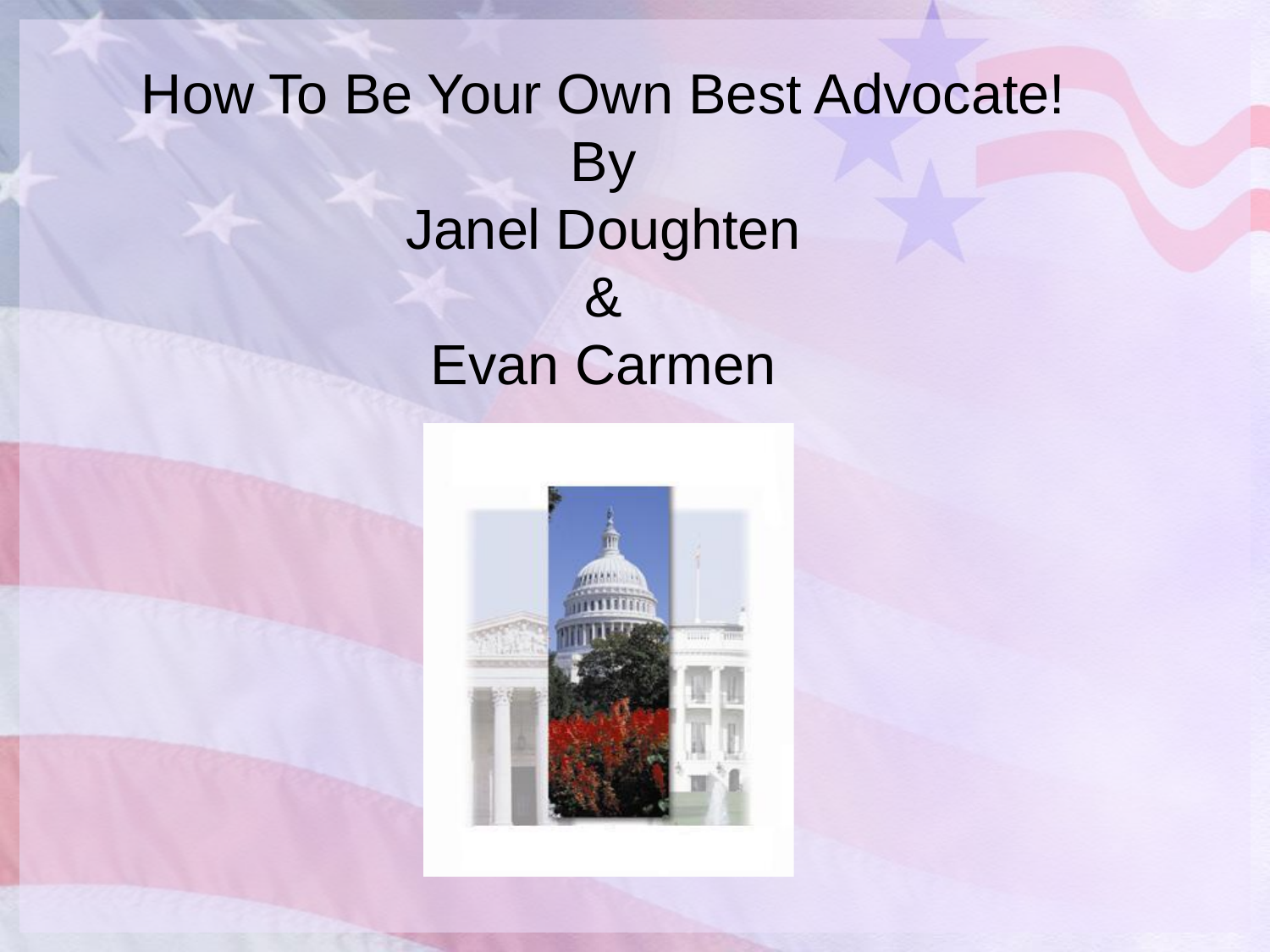#### How To Be Your Own Best Advocate!

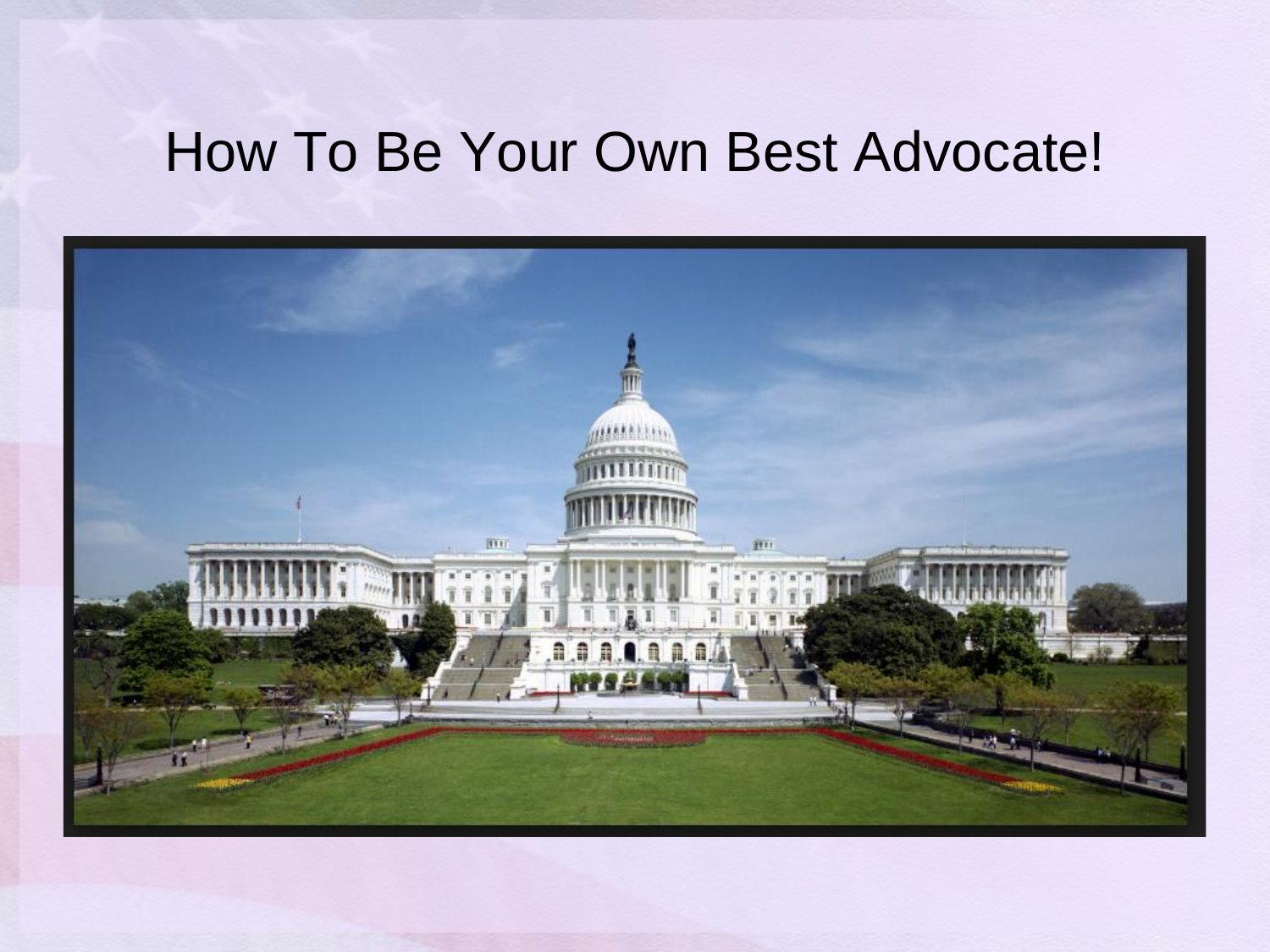The Center for Senior Services works with Congress, the department of Housing and Urban Development (HUD), and others in the housing industry to work for seniors and advocate for the senior housing program.

#### Advocacy for Senior Issues

- Housing
- Income Protection
- Healthcare
- Medicare/Medicaid
- Older Americans Act
- Aging in Place
- Other Federal programs
- We are members of various coalitions in the aging and housing industry

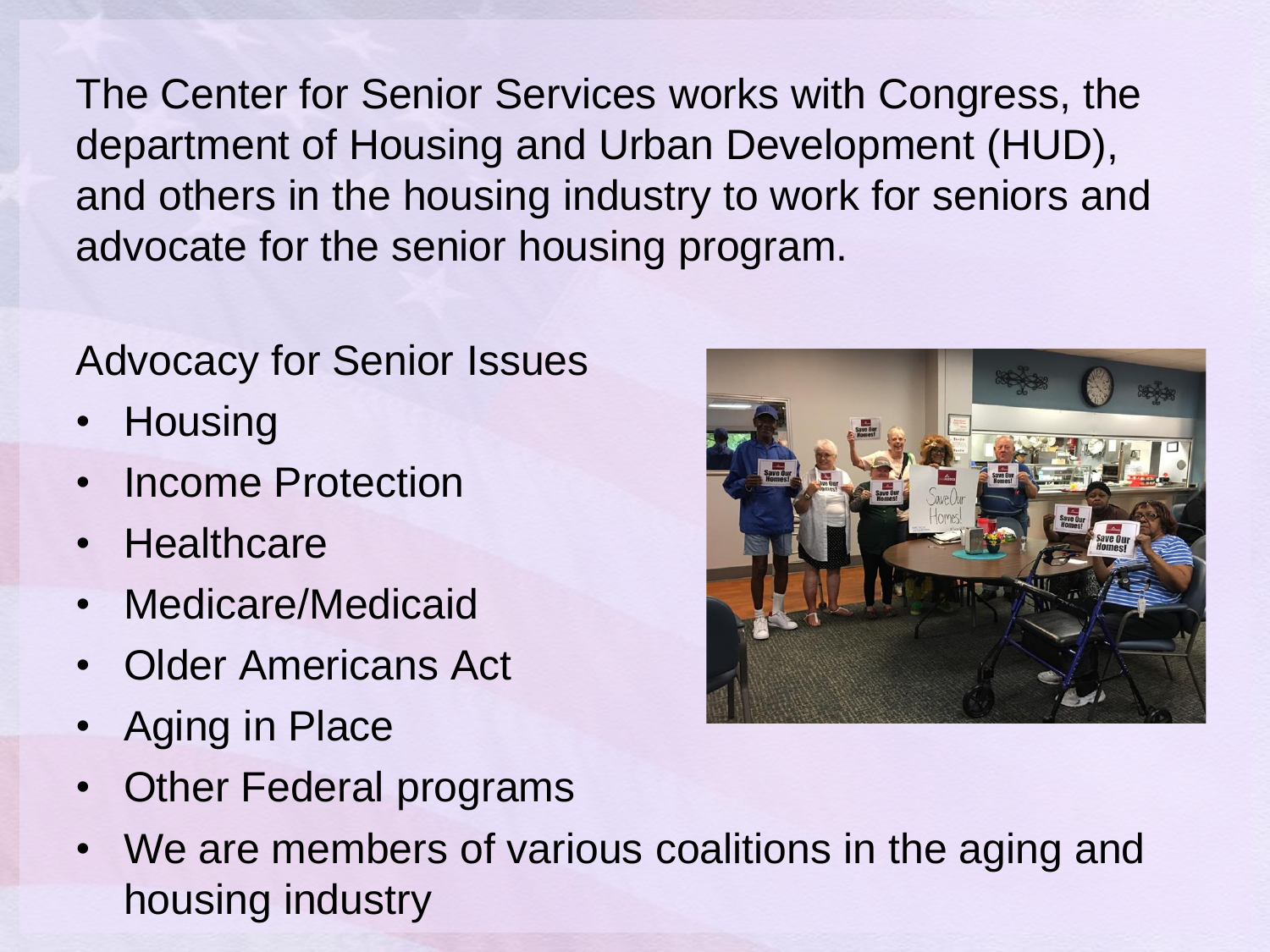## What is Advocacy?

- Advocacy is the act of making an argument in support of a cause, idea, or policy. One can engage in advocacy by meeting with a lawmaker on an important issue, writing an editorial for a newspaper, raising awareness for a cause at a community event, or even promoting an issue while having dinner with friends.
- Advocacy occurs when an individual engages in dialogue about an issue they care about. It can occur in many forms - - speaking out, letter writing, protesting, voting, and even wearing a tshirt that makes a statement.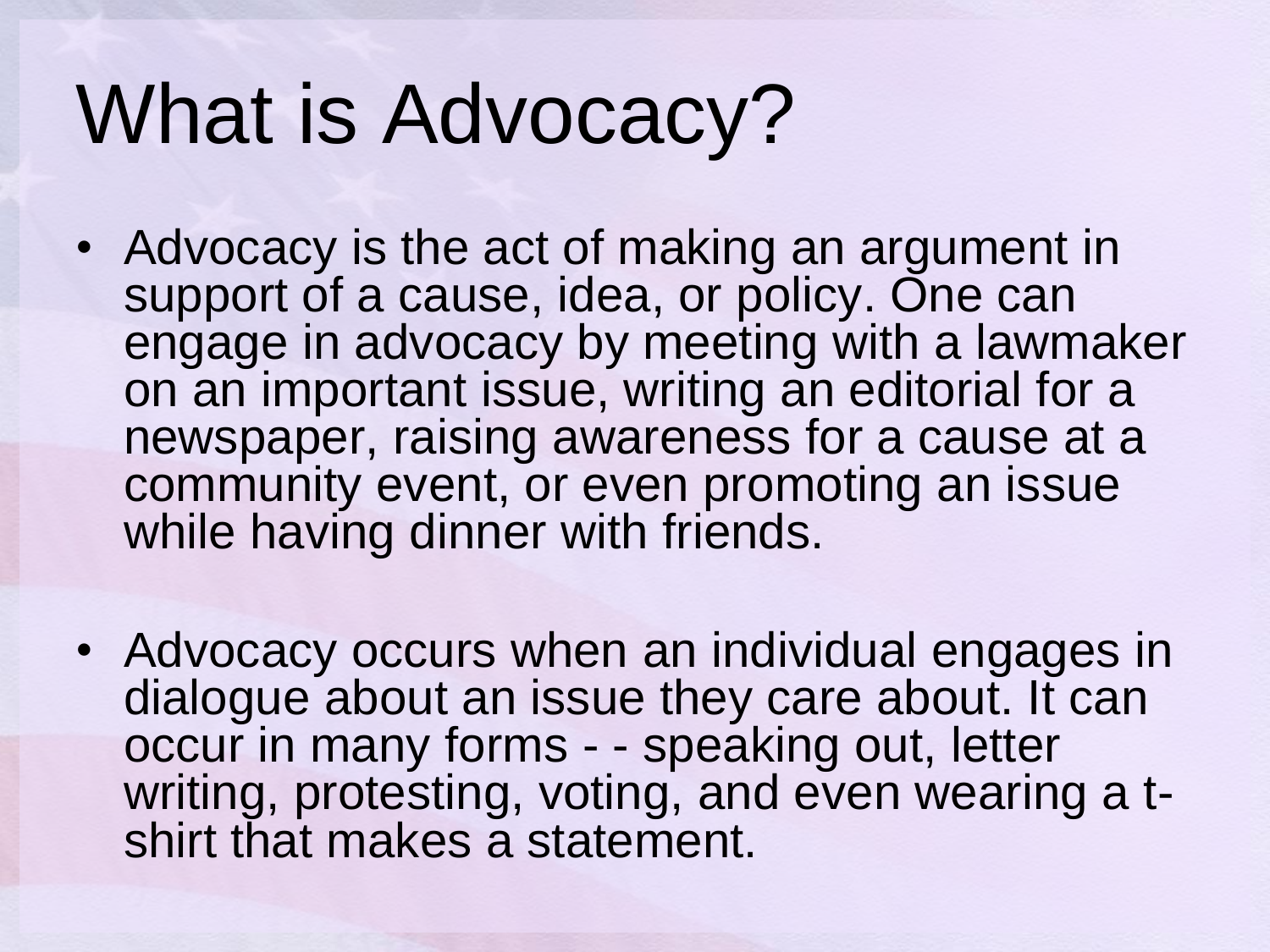# Why Advocate?

- Local, State and Federal Government programs can heavily impact seniors. Some examples of the Federal programs:
	- Service Coordinators
	- Social Security
	- Affordable Housing
	- Health Care (Medicare and Medicaid)
	- Nutrition Programs (i.e. SNAP)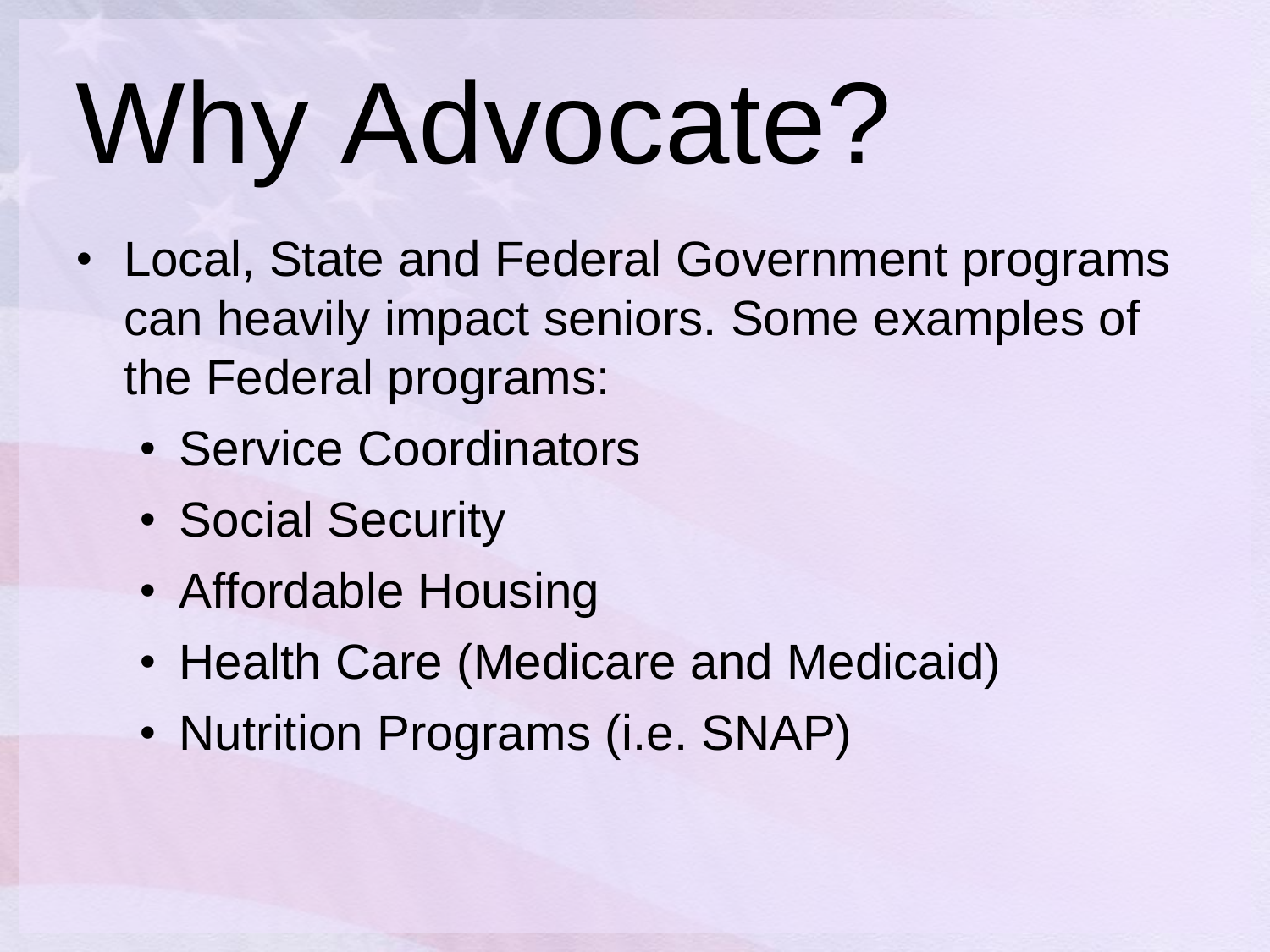#### Why Advocate (continued)

- When a crisis hits, such as a natural disaster, pandemic, you want your Local, State and Federal officials to know you already exist in their district. They should know your residents and potential issues that might affect the well being or your residents.
- Be proactive!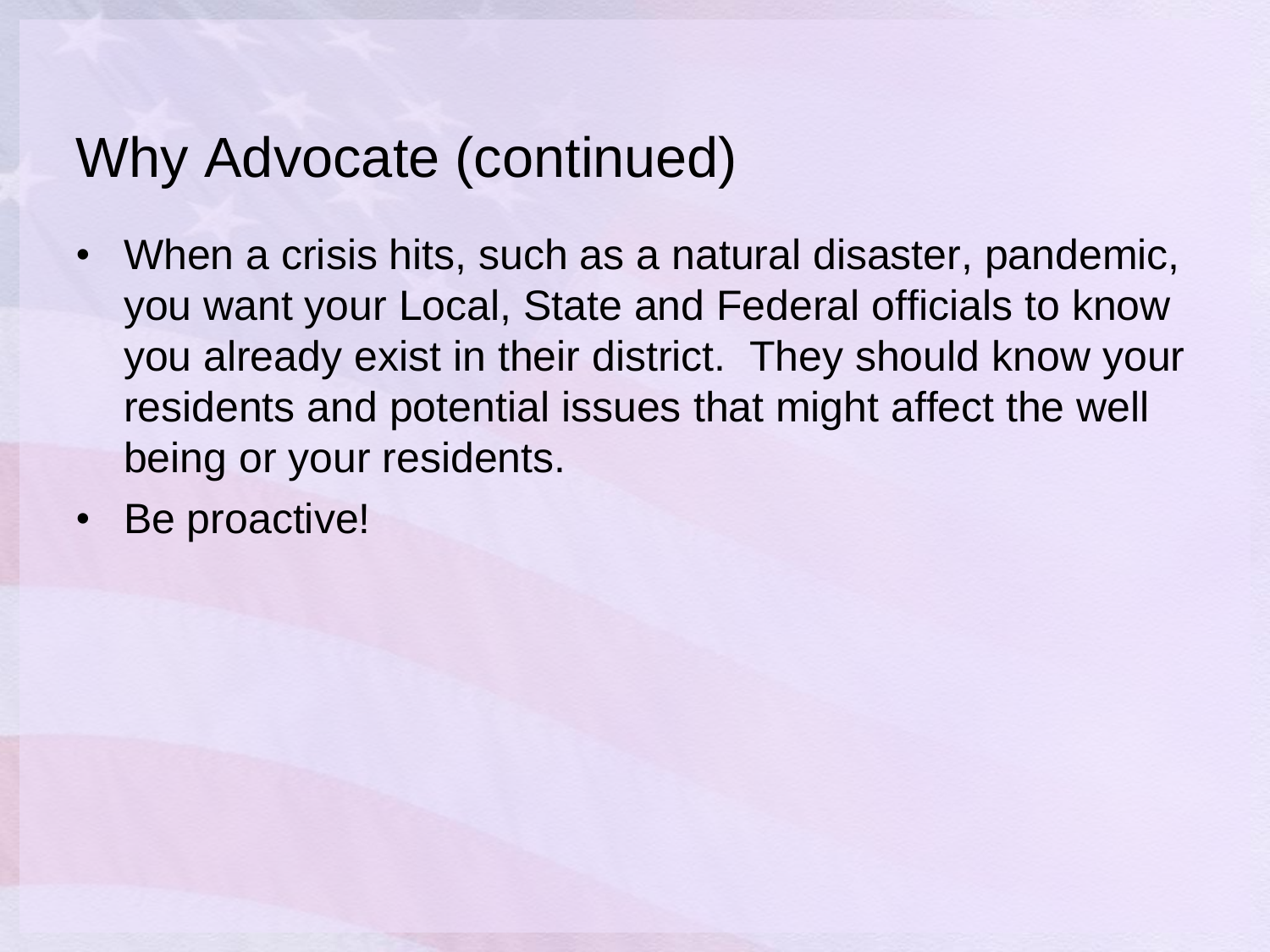## Who Will be Your Audience?

- Federal: Your elected members of Congress Each state has two members in the Senate and each Congressional district has one member in the House of Representatives.
- State: Your elected members of your state legislature.
- Local: Your elected Council members, Mayor, County Executive, etc.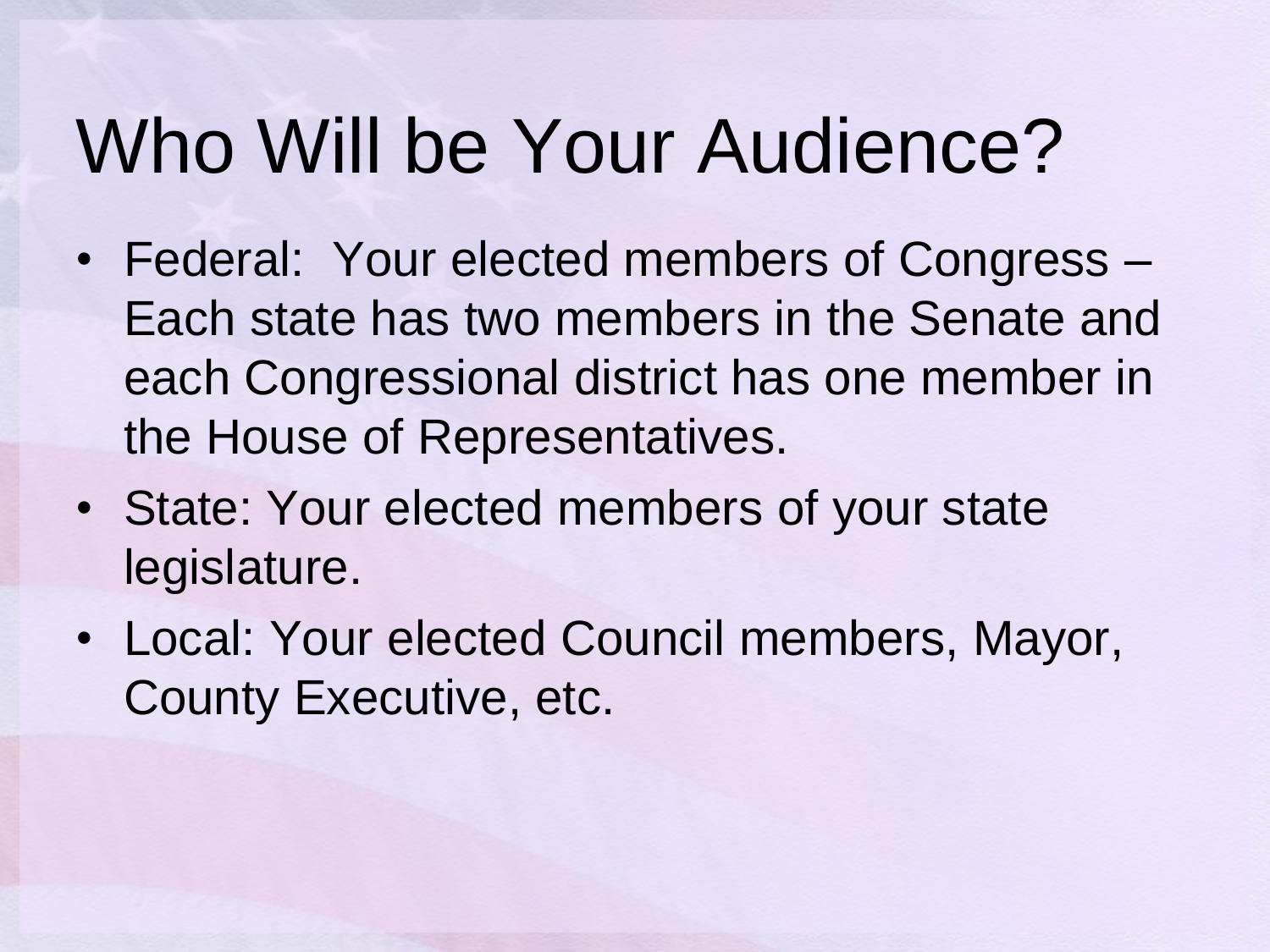#### Why are your elected officials your audience?

- Because they make the policies that affect you and your residents on the local, state and federal level.
- Examples:
	- Local level: bus stop near your building
	- State level: state funded programs that benefits seniors regarding health care, nutrition and etc.
	- Federal level: funding for Section 202 housing
	- Federal and state programs: expanding Medicaid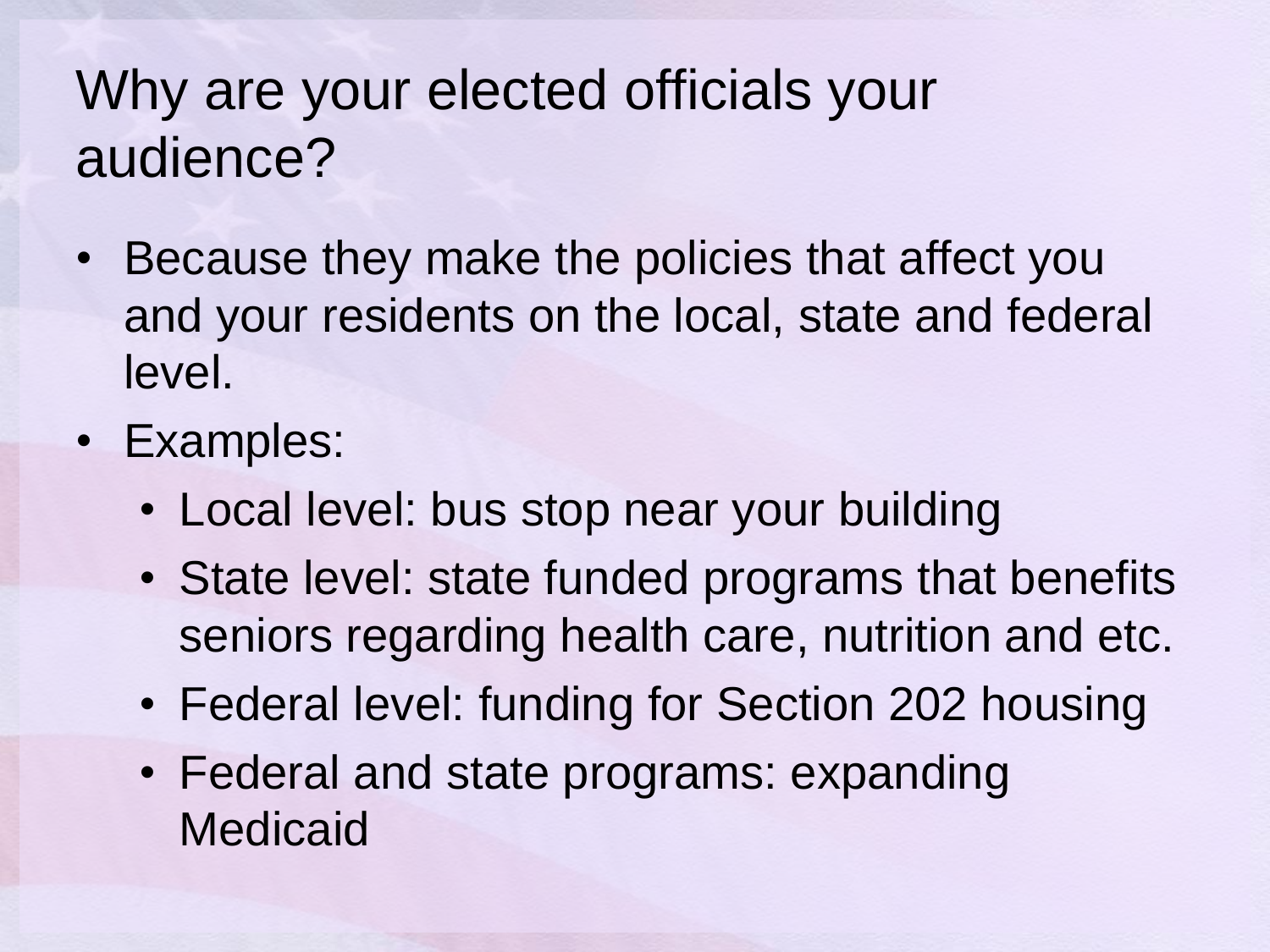#### Where?

- Elected officials on the local level (mayor, council members, county executive) have their offices in your city and even neighborhood
- Elected officials on the state level (state delegates, senators, etc.) have offices in your location and usually in the State Capitol
- Federally elected representatives (US Representatives and Senators) have offices in their local districts, states and in Washington, DC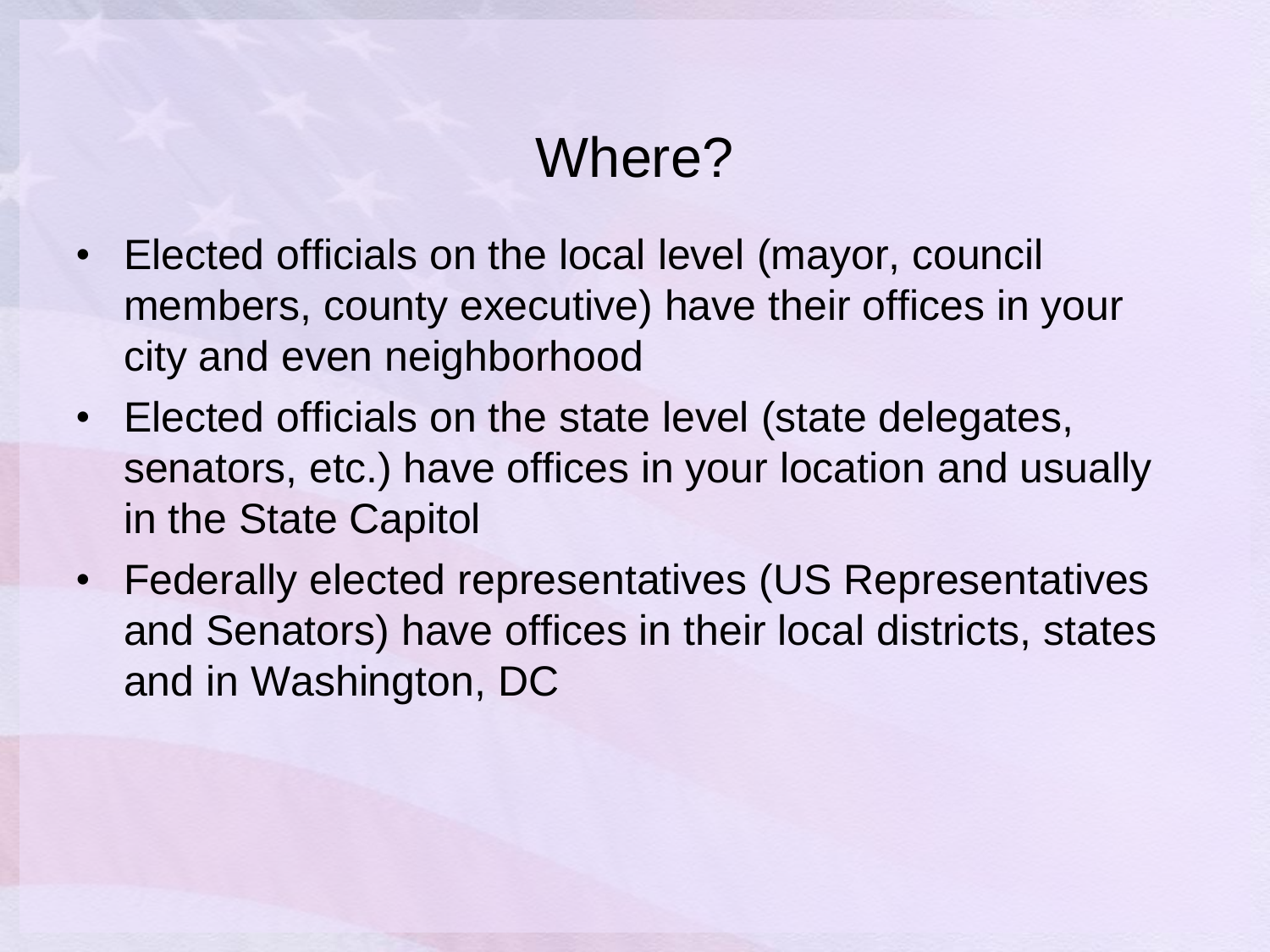#### Last but not least…who would be the best advocate?

- The constituents of those elected officials:
	- The residents
	- Staff
	- Board members and volunteers
	- Family members and friends of the residents

We as constituents have a right to voice our opinions on issues that affect us. Empowering residents to make sure their elected officials know how their policies affect them is how our government works.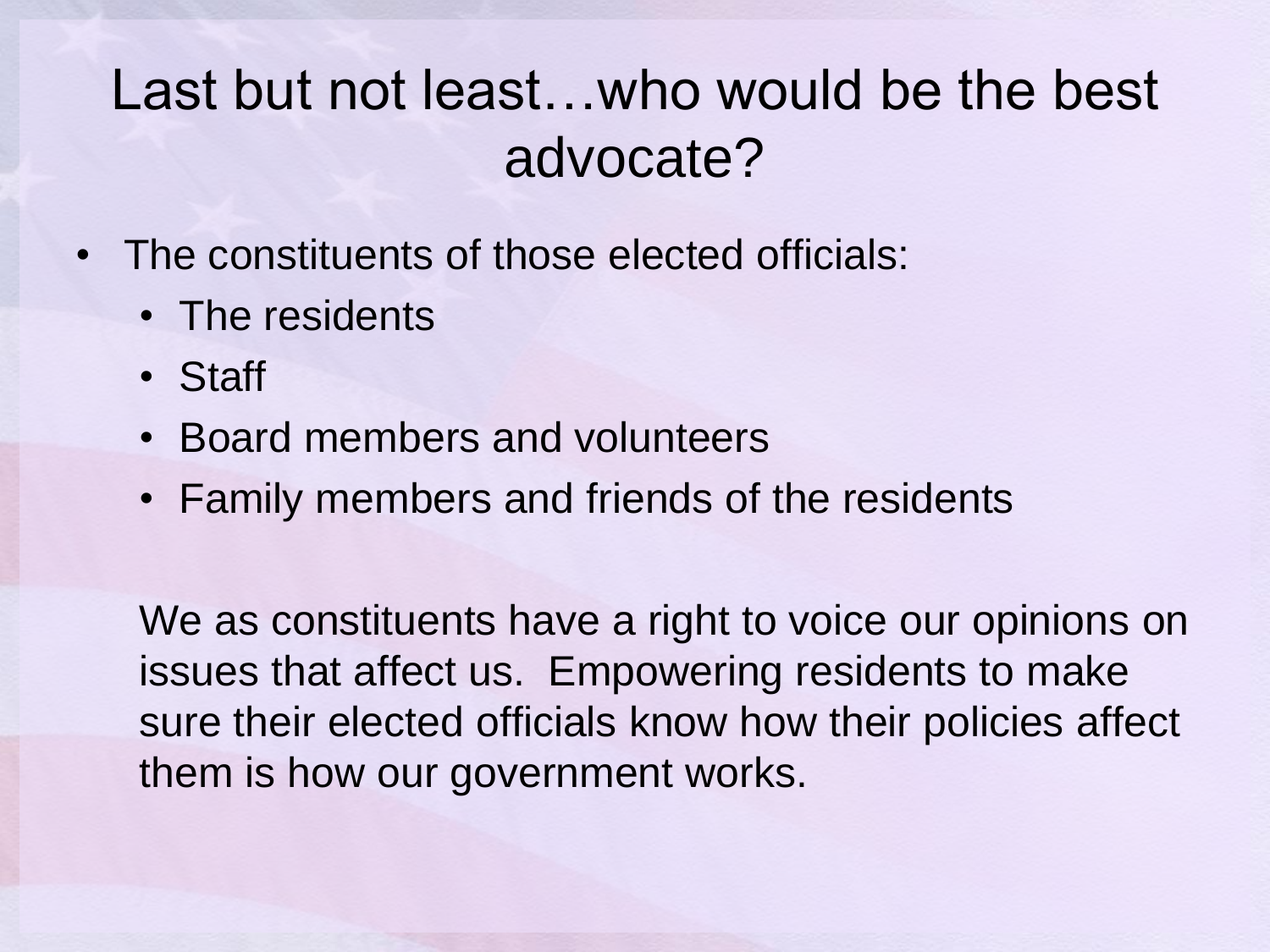### Resident Association Advocacy Pre-Covid-19

- Writing/emailing a letter to your representative
- Calling your representative
- Getting residents involved in a phone or letter writing project
- Inviting your representative for a tour of your building
- Face to face meeting with representative or housing staffer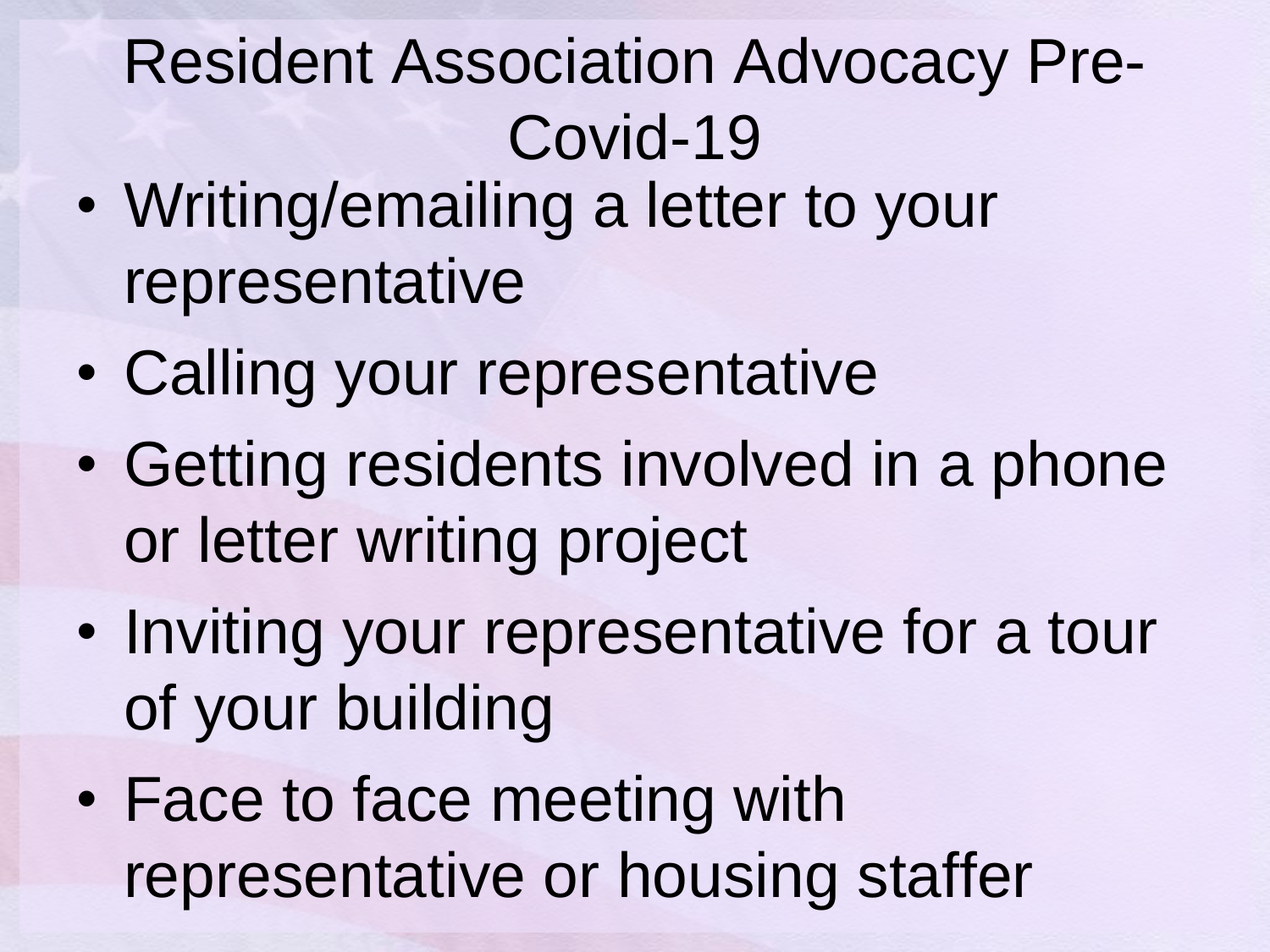#### Writing a letter to Congress

- Correspondence can be one of the most effective tools to advocate to your representative.
- Allows you to explain how existing/proposed legislation personally impacts your life.
- Allows the message to come from the you (or the residence association), who is your own best advocate.
- You can state how they directly benefit from affordable housing.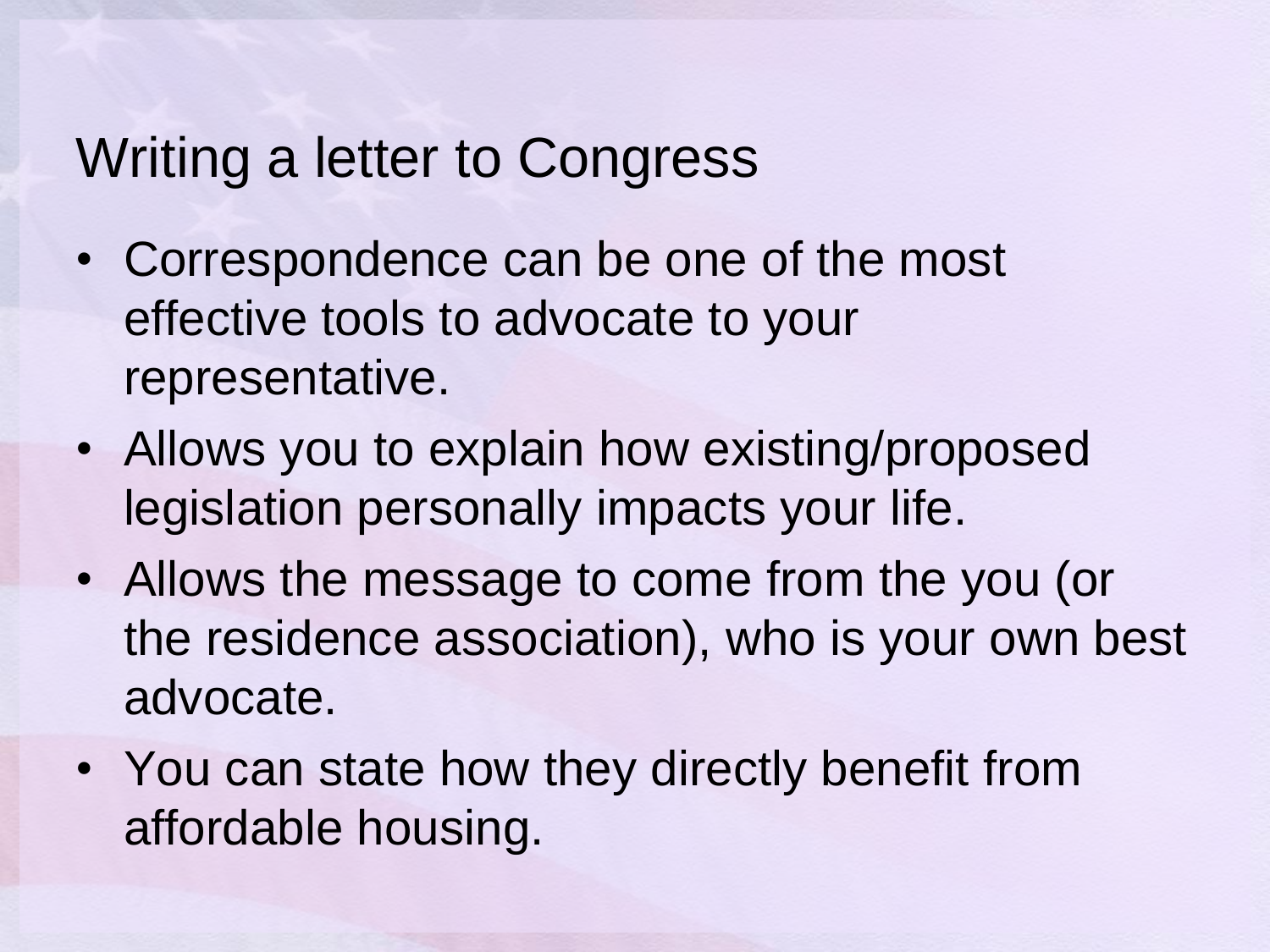#### What makes a great letter?

- One to two pages hand written and individualized.
- Thank the member of Congress in the beginning and end of the letter for reading the correspondence.
- Provide a little context for who is the writer.
- Don't get stuck on numbers and policy.
- Answer the question, how will I be impacted?
	- For example, what happens if I lose my rental subsidy.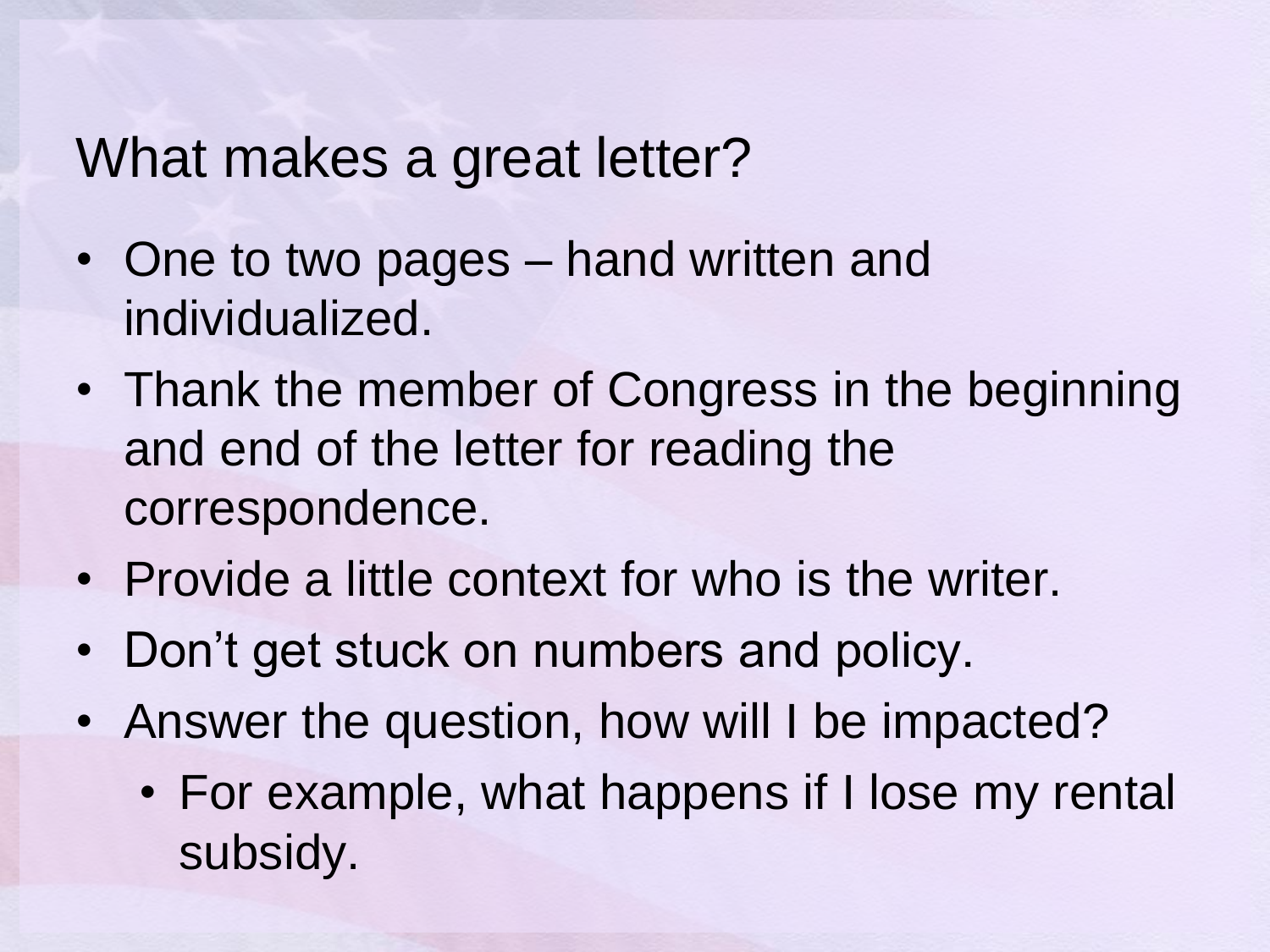#### Calling your Member's office

- Calling your representative's office is a great and quick way to express your opinion.
- Can be easier to organize a phone calling operation than a letter writing campaign.
- Allows your member to immediately know your position on an issue as opposed to the mail.
	- **Great for time sensitive issues**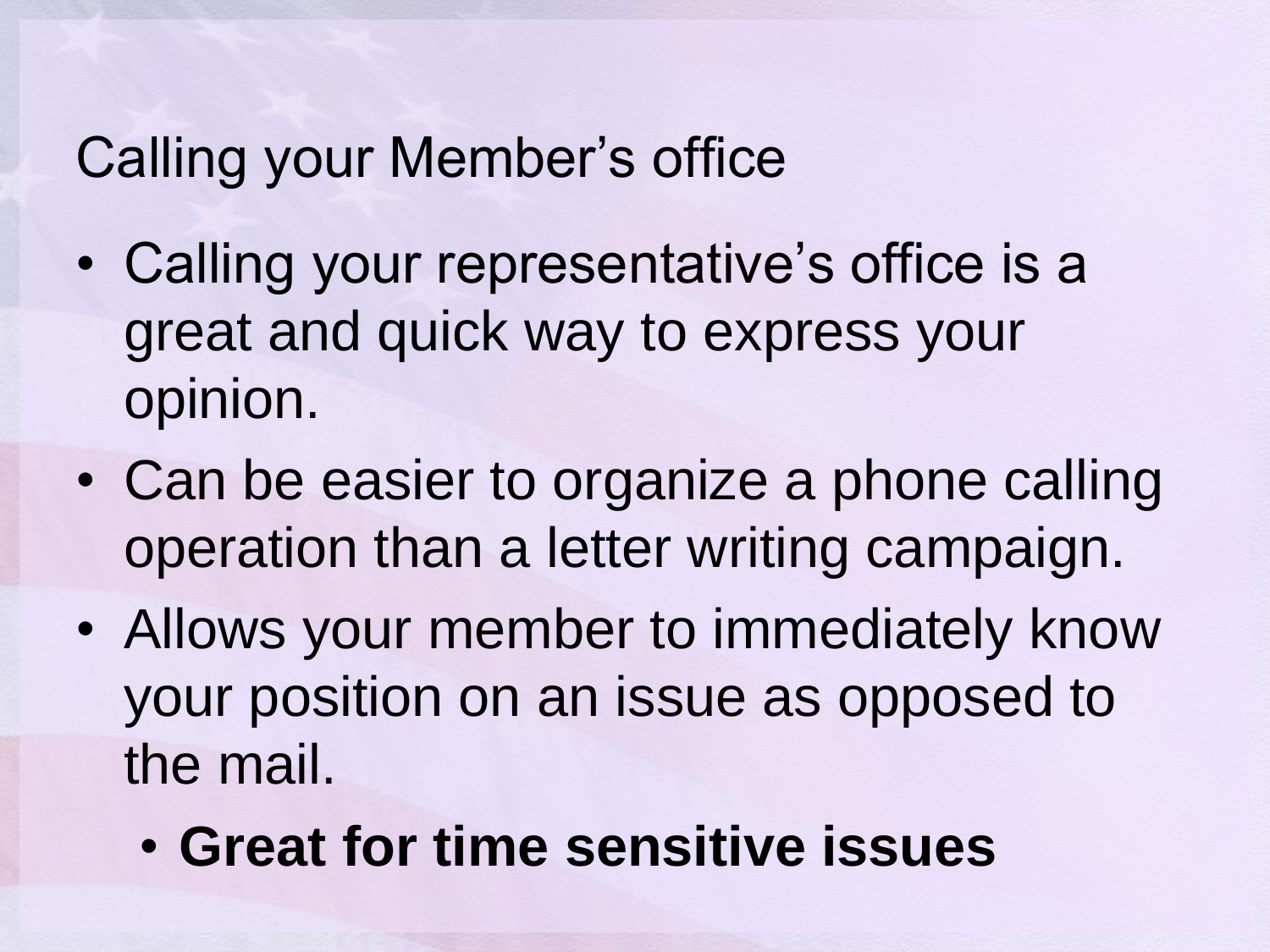#### How Do I Make An Effective Phone call?

- Rehearse what you are going to say.
- Make a script.
- Remember the call should only last two minutes. If it's a polarizing issue, it's likely that many people are calling as well.
- Be friendly and say "thank you."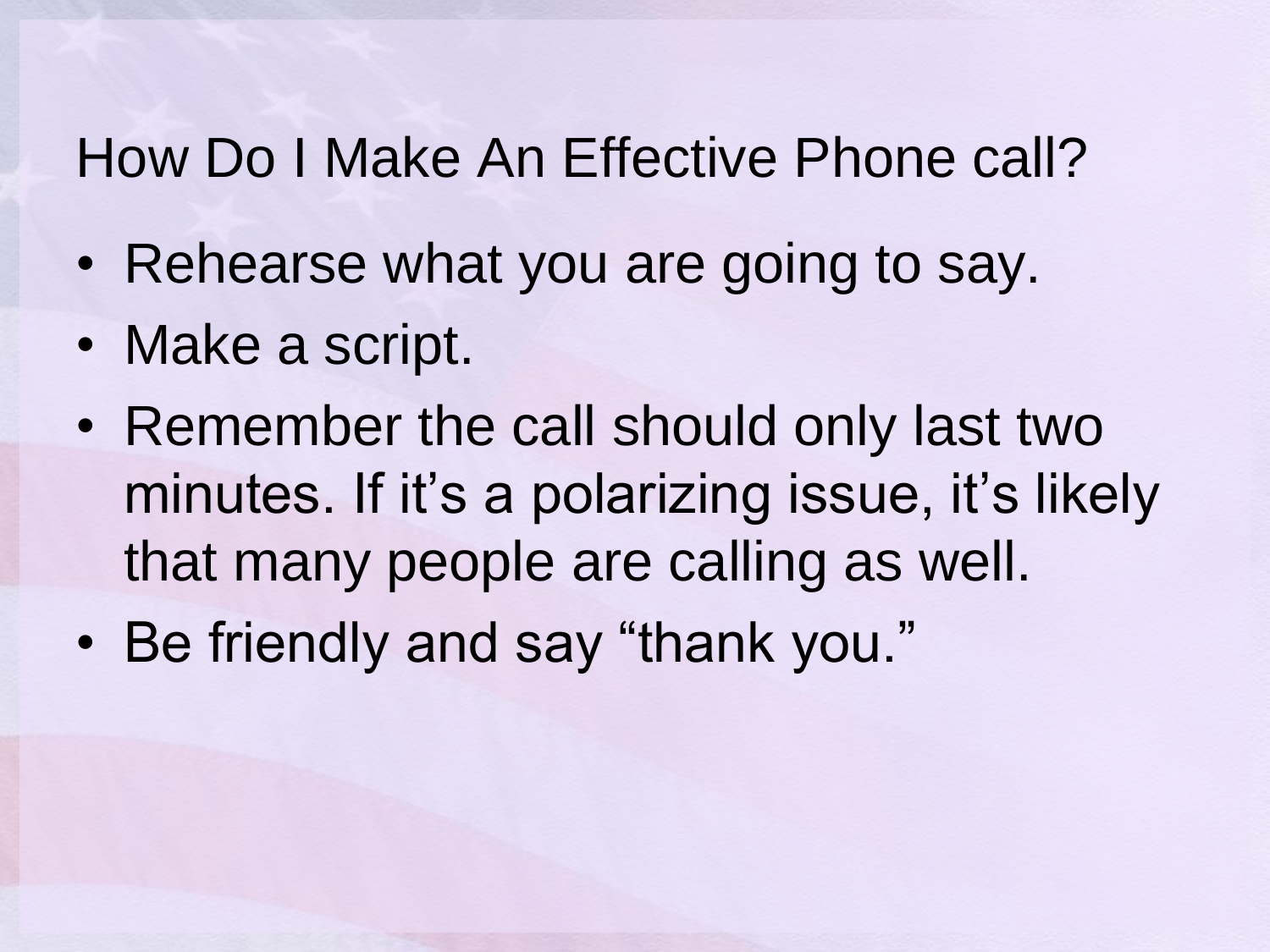#### Invite Your Member To Tour Your Building!

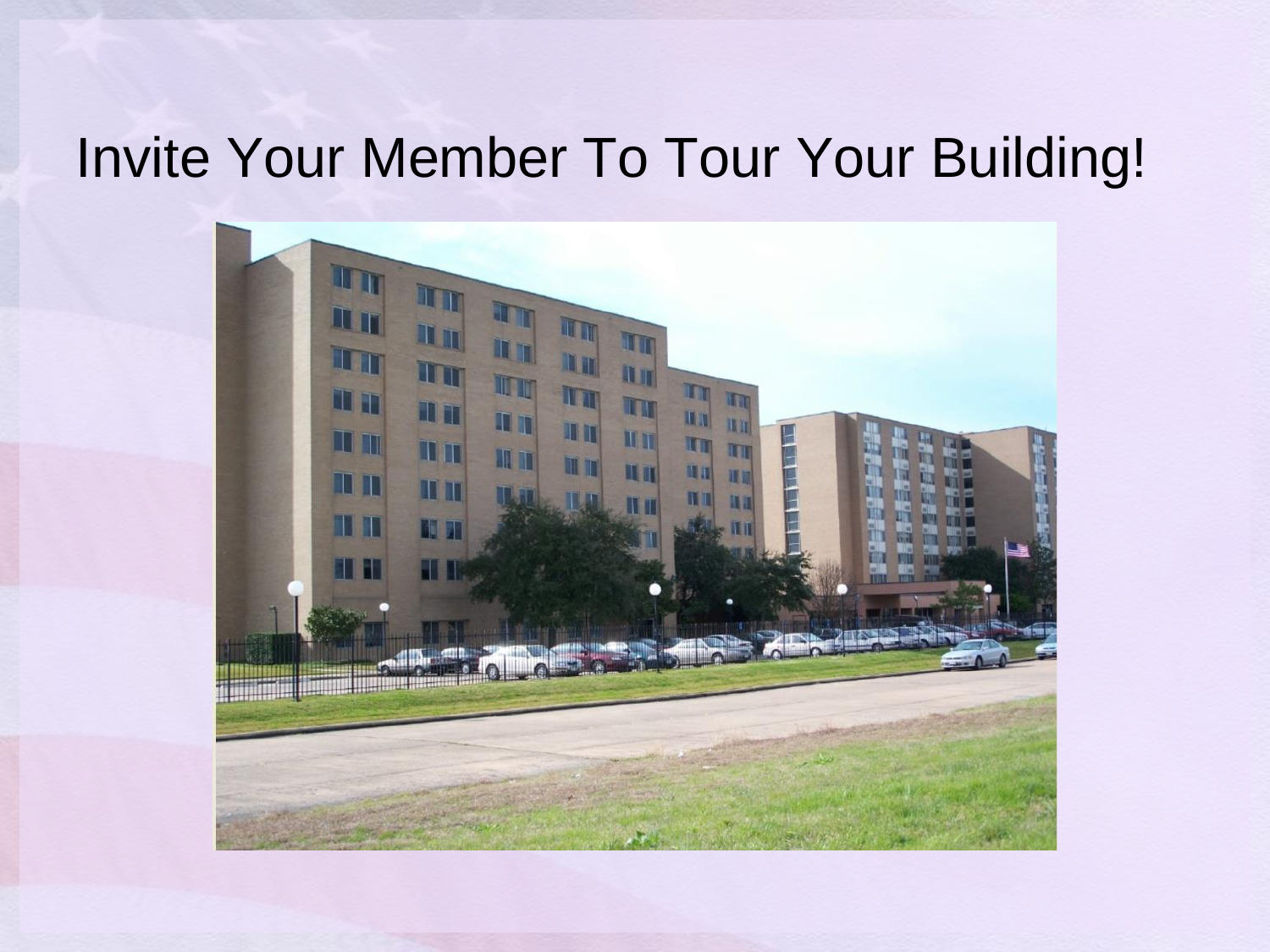#### Why ask my representative to visit the building?

- Fabulous way for your representative to see how HUD funding creates affordable housing for low-income seniors.
- Creates opportunity for the residence association to ask your representatives questions.
- Can leave a valuable impression for the representative to take back to Washington, D.C.
- Representative can see all the great things happening in the building, like the great work performed by service coordinators and the importance of residence associations.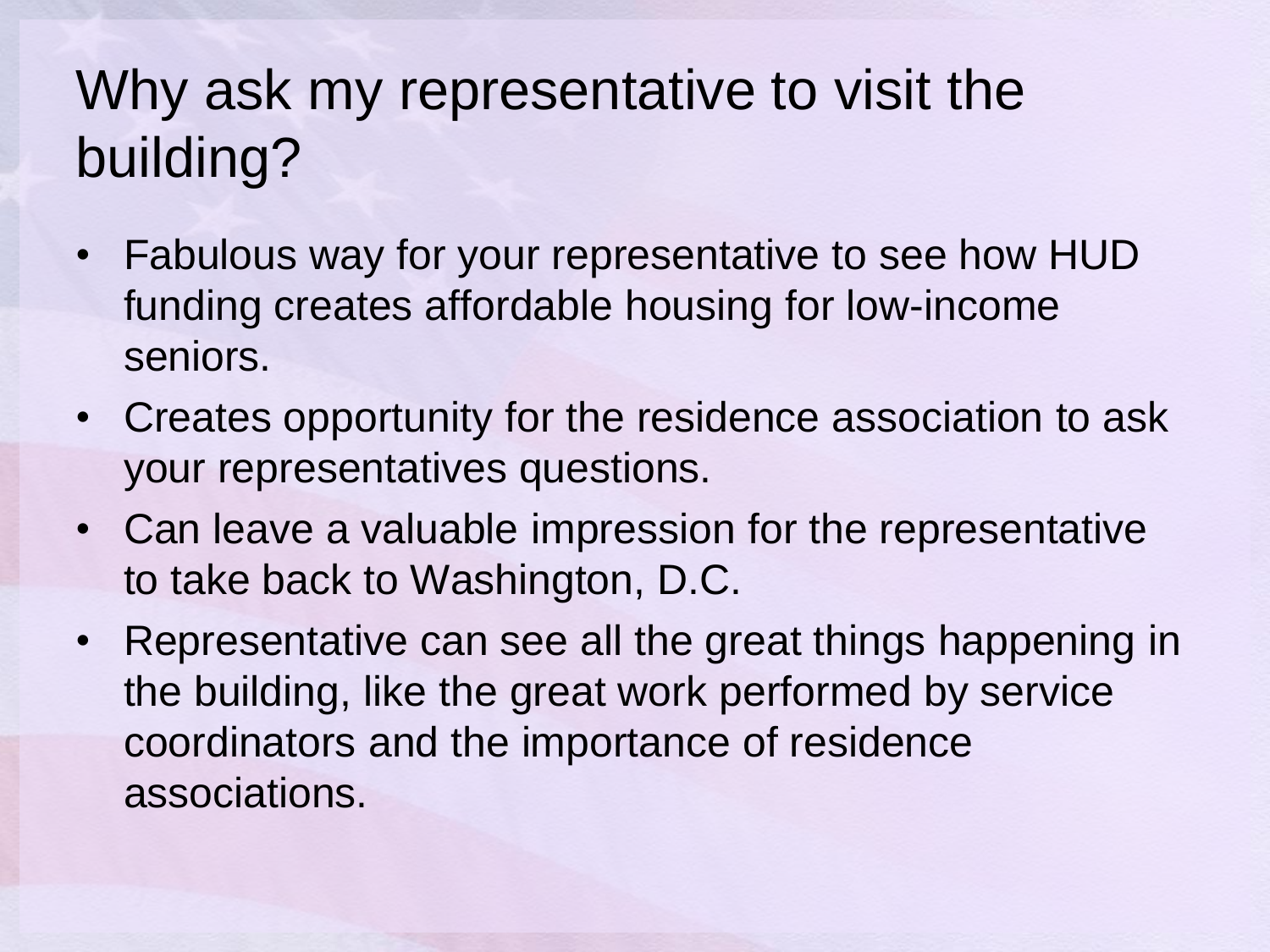#### B'nai B'rith Homecrest House and Congressman Raskin

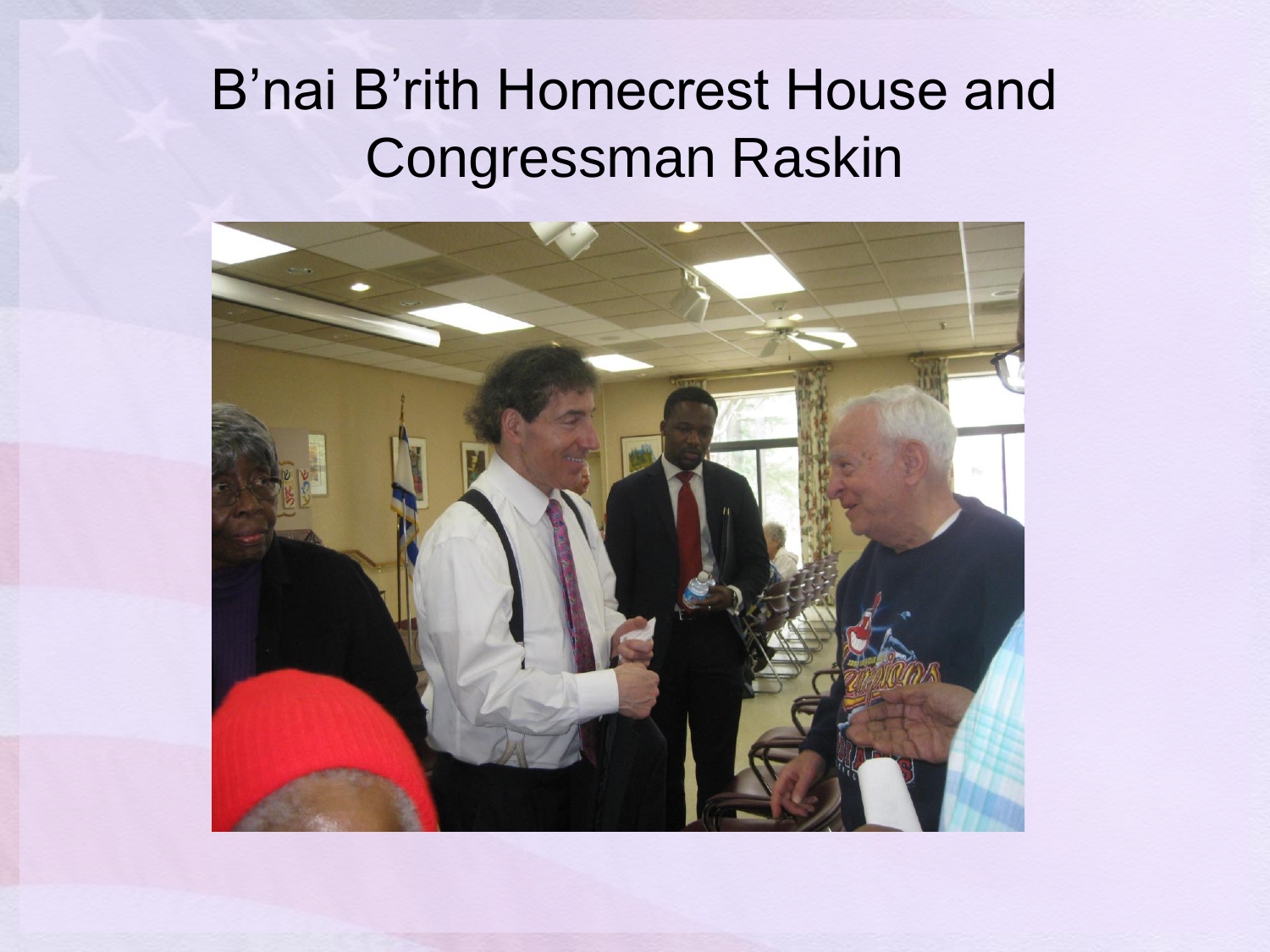#### Advocacy During COVID-19—What has stayed the same and what has changed?

- Emails and phone calls allow for immediate advocacy which is important during the pandemic.
	- Legislation to respond to COVID-19 can be fast moving. Calls allow for your views to recorded with more immediacy.
	- Congressional offices have limited staff actually working on Capitol Hill. Less staff members to read the mail.
- Schedule a call with your member's community liaison to talk about what's going on with your building.
- No face to face meetings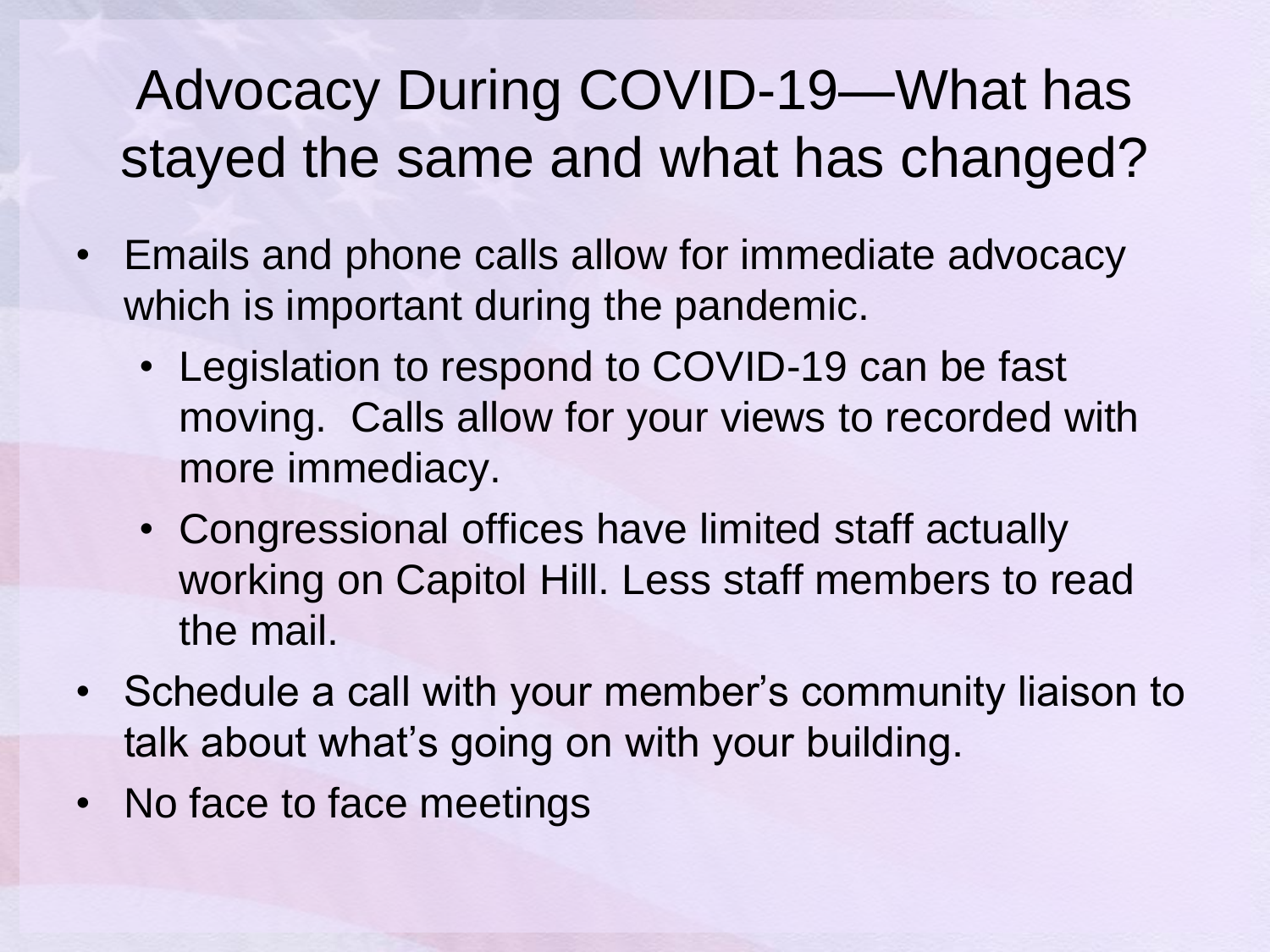#### Benefits of a working relationships with congressional offices during COVID-19 and beyond

- Congressional offices can provide you with your local health department's contact information to get your questions answered.
- Congressional offices may have contacts in the community which can assist with obtaining personal protective equipment, cleaning supplies and food.
- Congressional offices can help your residents with agency case work like with the Social Security Administration, Department of Veterans Affairs and Department of Health and Human Services.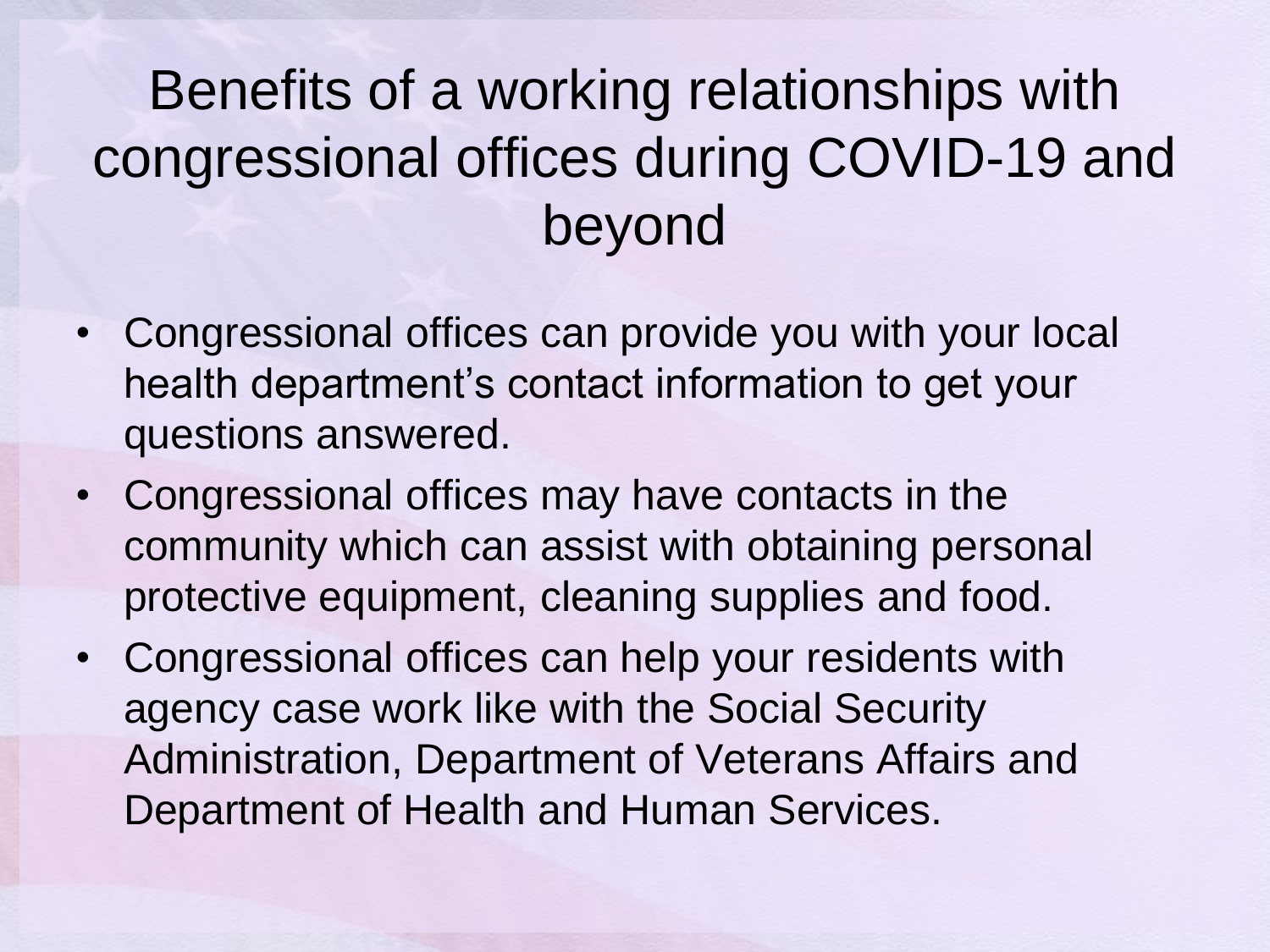#### What will advocacy look like post-COVID-19?

- We expect no face-to-face meetings until the pandemic is over.
- There may be more access to remote advocacy such as pre-arranged conference calls and video conferencing because of how easily available these tools are to the general public and how time consuming visits are for the staffers.
- Visits to buildings will resume eventually.
- Phone calls will still be the most effective way to advocate for a time sensitive issue.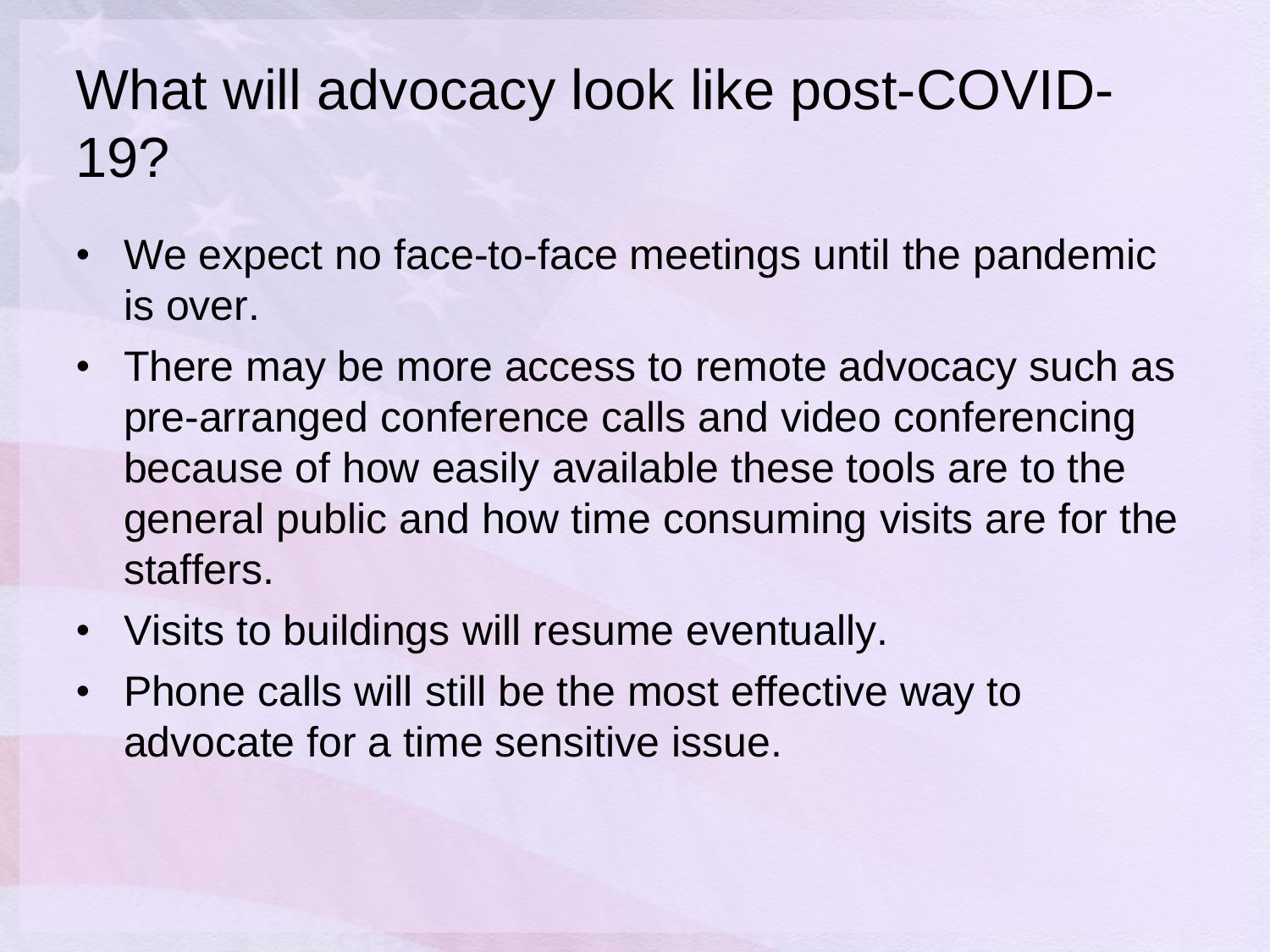#### Case Study #1 Affordable Senior Housing

• The President's proposed 2023 budget is released in February 2021. According to the budget, the President is proposing to raise the rent on seniors who live in HUD sponsored affordable housing. Congress will begin drafting budget legislation. The residents hear about this in the news. What can the residents and the resident association do to influence their member of Congress?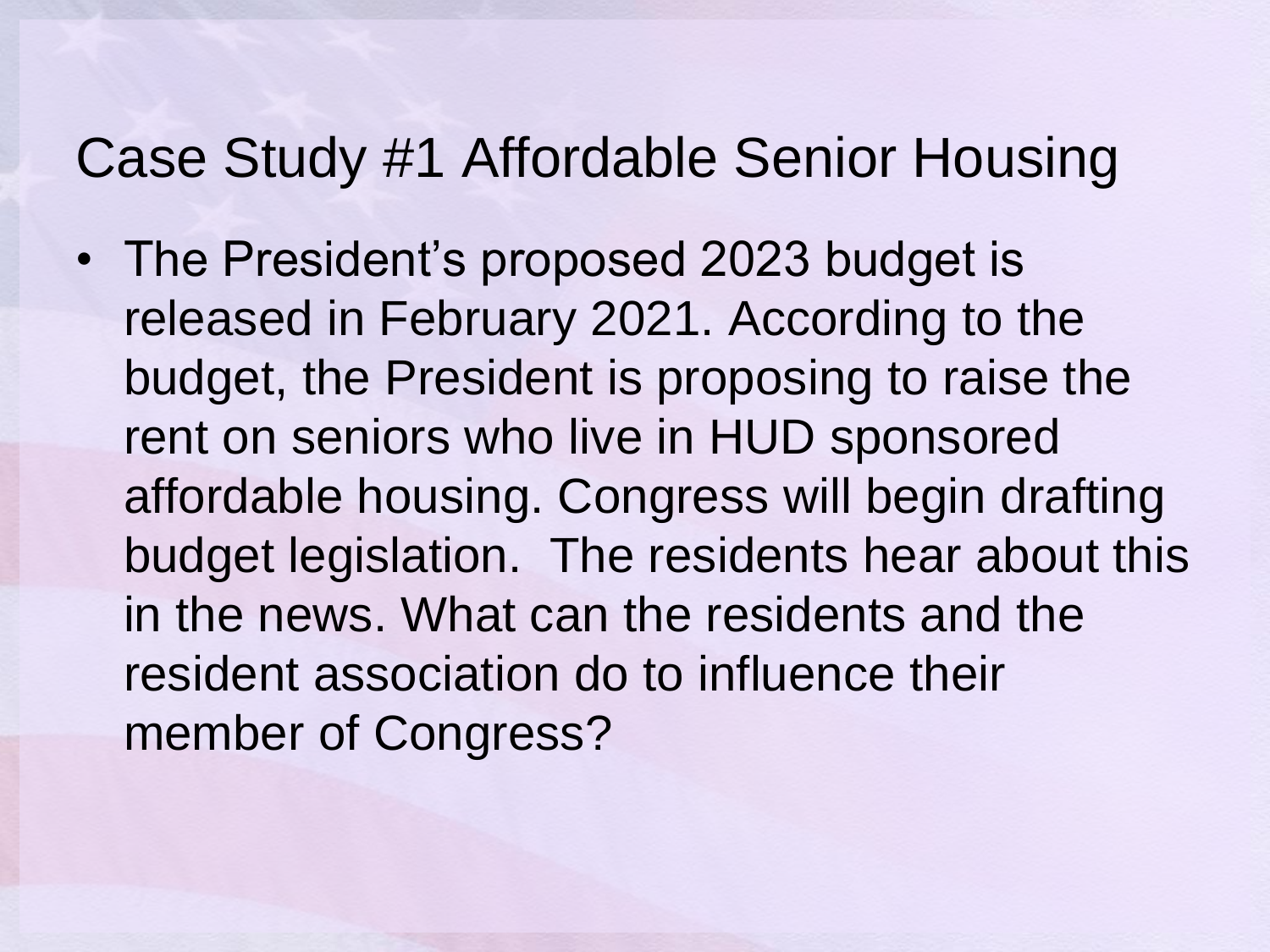#### Case Study # 2 Bus Stop

• There is a popular bus line that goes right in front of your building making stops at the local pharmacy and grocery store. However, the bus stop is 8 blocks away. Many of the residents of your building wish that the bus stop was in front of the building. What can the resident association do to try and get the bus stop in front of the building?